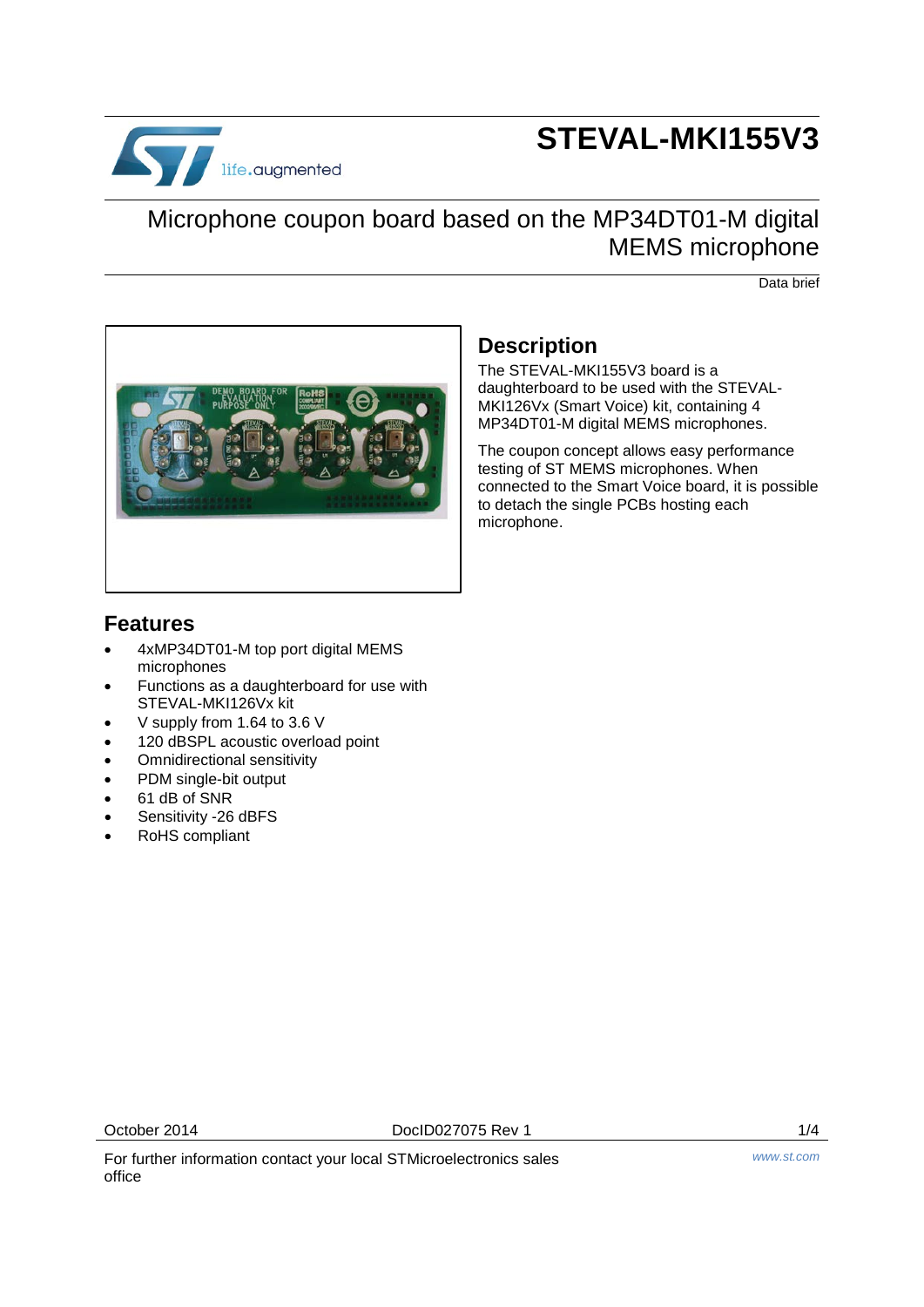### **1 Schematic diagram**

**Figure 1: STEVAL-MKI155V3 circuit schematic**



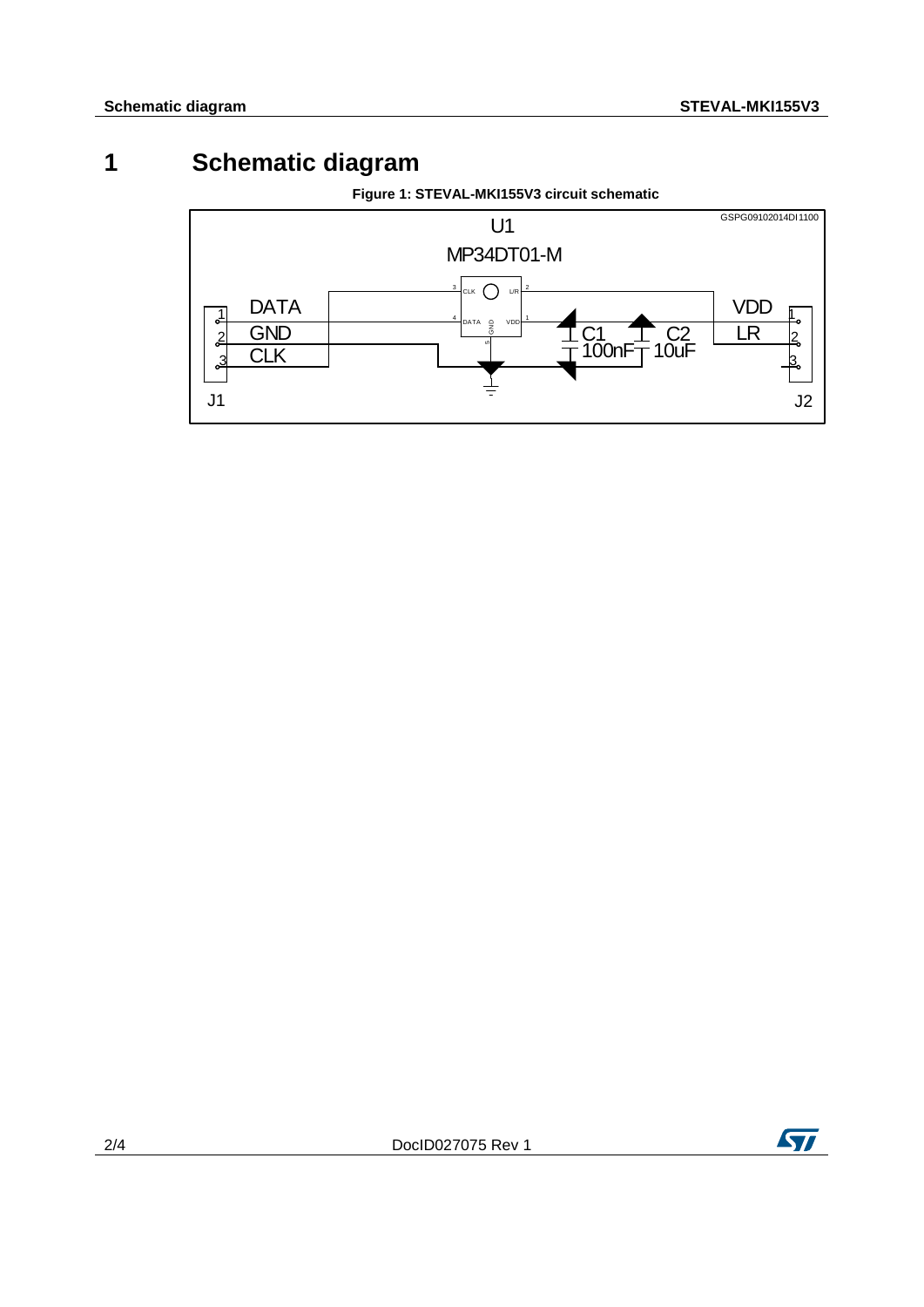## **2 Revision history**

| <b>Date</b> | Rev | <b>Changes</b> |
|-------------|-----|----------------|
| 13-Oct-2014 |     | First release. |